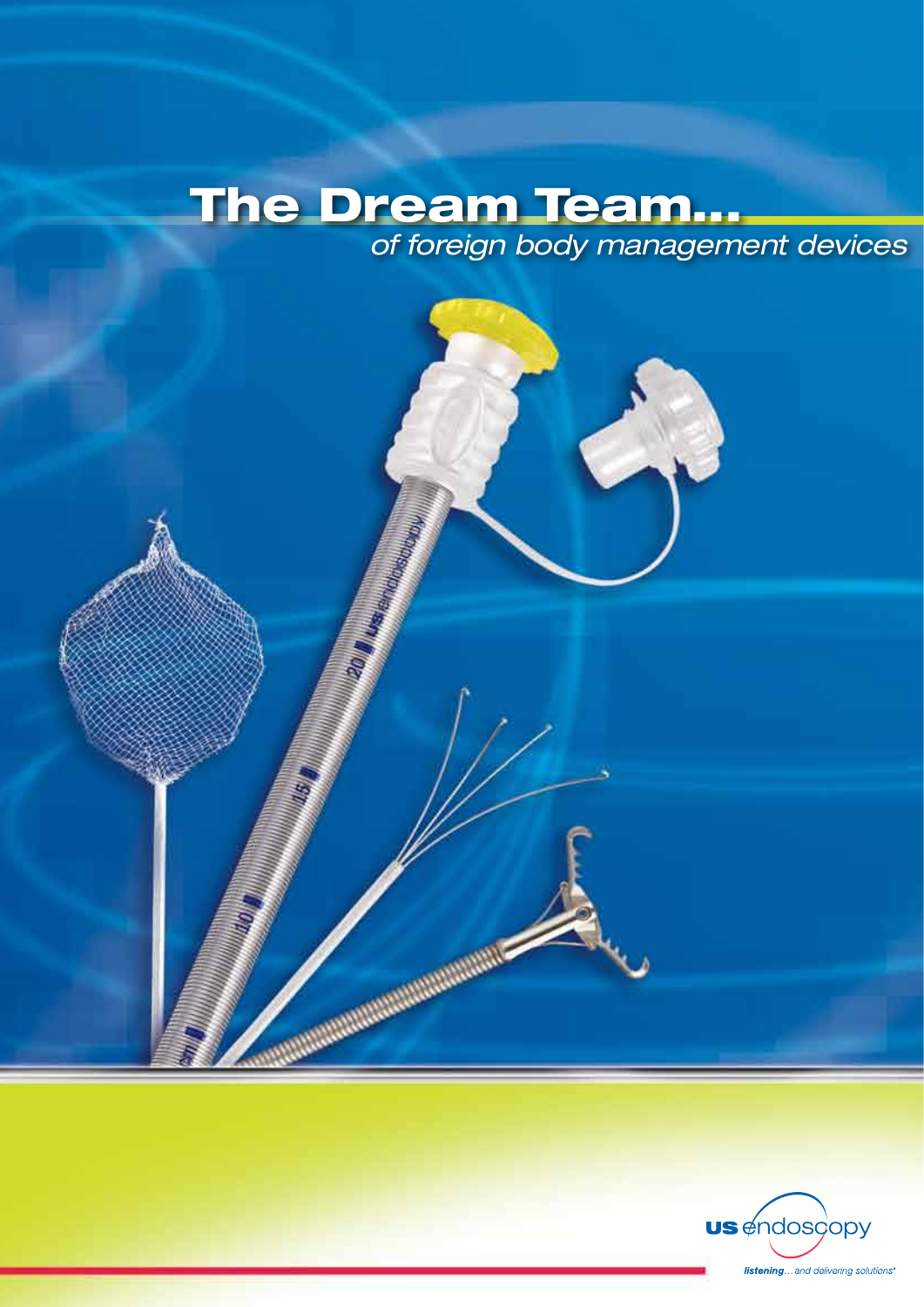# The Dream Team...

US Endoscopy has redefined the standard of care in foreign body management by creating innovative and practical devices that specifically address these challenging procedures.

### *Guardus® overtube*

Gentle protection and enhanced safety during foreign body extraction.

BX00711146 / BXSI711146 (25cm length) BX00711148 / BXSI711148 (50cm length) standard scopes (8.6-10.0mm scope OD)

BX00711147 / BXSI711147 (25cm length) BX00711149 / BXSI711149 (50cm length) therapeutic scopes (10.0-11.7mm scope OD)

### *tapered tip*

a aaddadadada

**WWW.WWW.** 

# *Raptor® grasping device*

Offers the versatility needed for retrieving a variety of foreign bodies and stents.

enhanced

### BX00711177

 *Raptor® grasping device-mini* sheath diameter 2.4mm sheath diameter 1.8mm length 230cm length 230cm *NEW*

safety

### *Talon® grasping device*

Grips into the food impaction for a swift retrieval.

BX00711175 sheath diameter 2.5mm length 160cm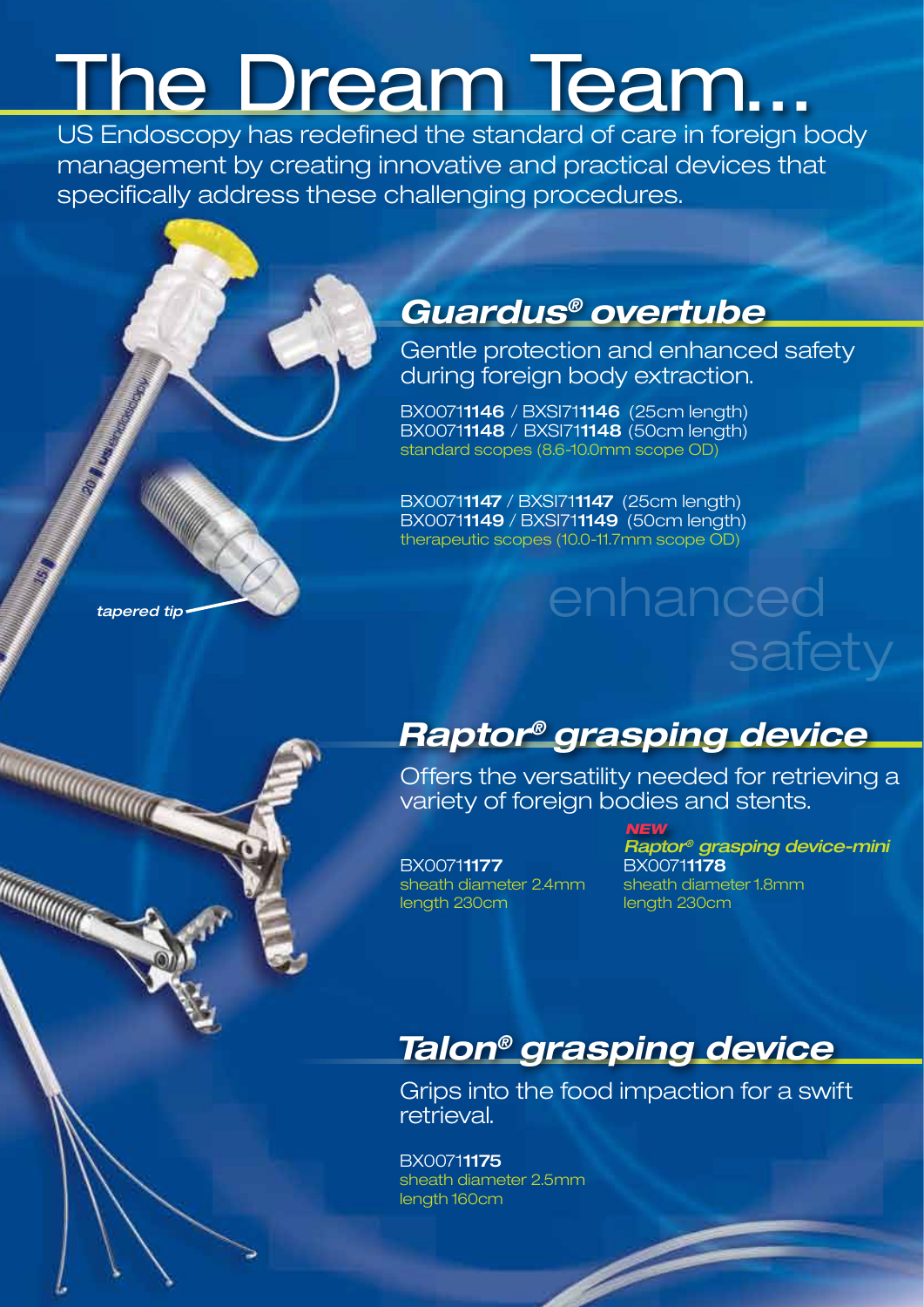### Roth Net® retrievers

From small to large foreign bodies to food bolus removal, the Roth Net® retrievers are designed to fully encapsulate objects for secure retrieval.

#### **Roth Net® retriever standard**

BX00711050 / BX00711162\* net size 3.0cm x 6.0cm sheath diameter 2.5mm length 230cm

#### **Roth Net® retriever mini**

BX00711057 net size 2.0cm x 4.5cm sheath diameter 1.8mm length 160cm

### *NEW*

BX00711168\* net size 2.0cm x 4.5cm sheath diameter 1.8mm length 160cm

#### **Roth Net® Platinum® retriever - universal**

BX00715050 / BX00715060\* net size 4.0cm x 5.5cm sheath diameter 2.5mm length 230cm

#### **Roth Net® Platinum® retriever - food bolus**

BX00711155 net size 4.0cm x 5.5cm sheath diameter 2.5mm length 160cm

#### **Roth Net® retriever maxi**

BX00711059 net size 4.0cm x 8.0cm sheath diameter 3.0mm length 160cm

BX00711165\* net size 4.0cm x 8.0cm sheath diameter 3.0mm length 230cm

### *Falcon® rotatable retrieval basket*

A great utility tool to have on hand for removal of long objects and other foreign bodies not suitable for the Roth Net® retriever.

#### BX00711141

basket size 3.5cm x 6.0cm sheath diameter 2.5mm length 230cm

\*sterile